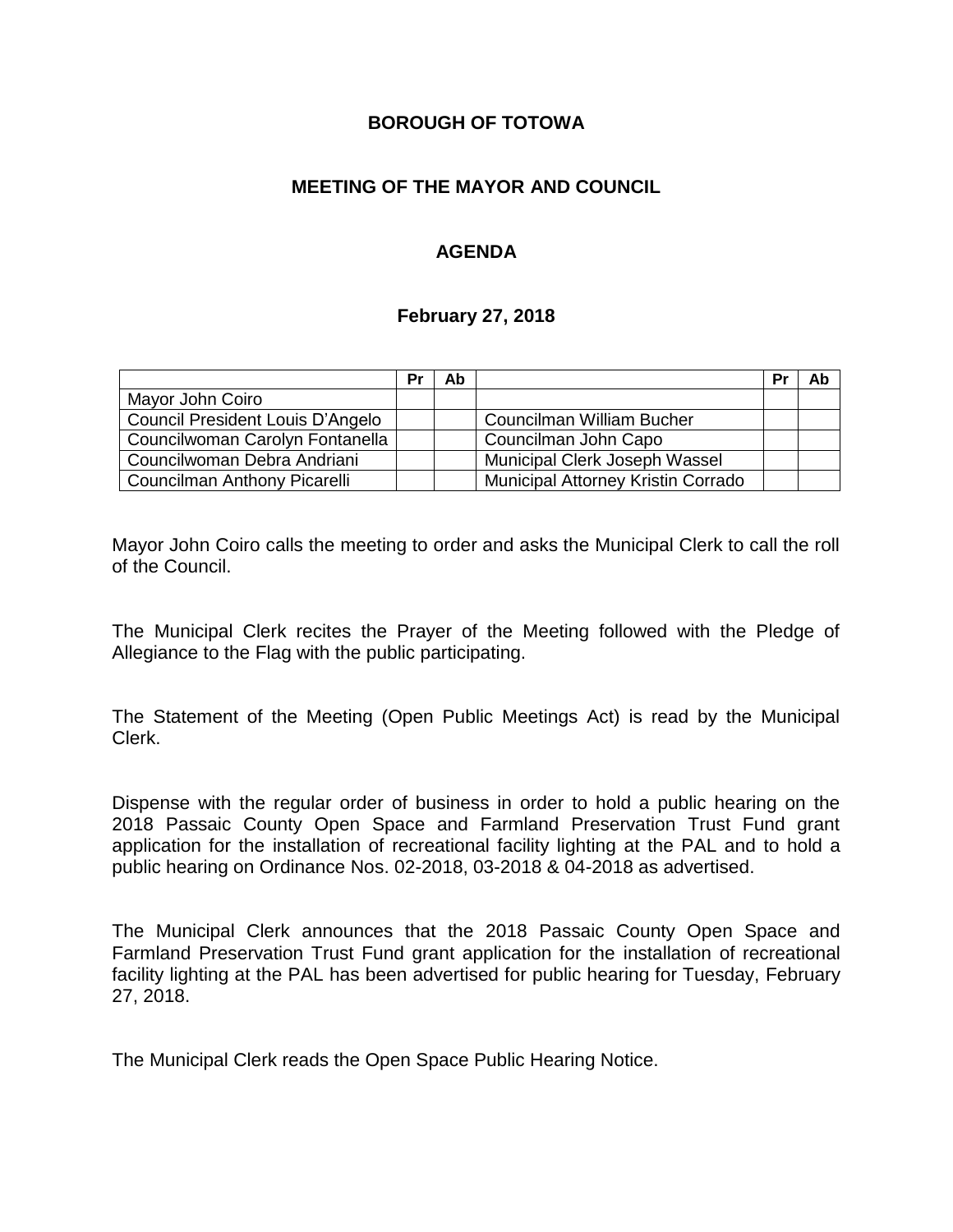Open public hearing.

Mayor Coiro asks if any citizens wish to be heard on the 2018 Open Space grant application.

## **CITIZENS HEARD:**

Close public hearing.

Resolution Authorizing A Grant Application To The Passaic County Open Space, Farmland And Historic Preservation Trust Fund For The PAL Fields Recreational Lighting Project By The Borough Of Totowa.

The Municipal Clerk announces that Ordinance Nos. 02-2018, 03-2018 & 04-2018 have been advertised for public hearing for Tuesday, February 27, 2018.

The Municipal Clerk reads the legal notice and the title of Ordinance No. 02-2018 (Capital Ordinance For Various Park Improvements).

Open public hearing.

Mayor Coiro asks if any citizens wish to be heard on Ordinance No. 02-2018.

**CITIZENS HEARD:**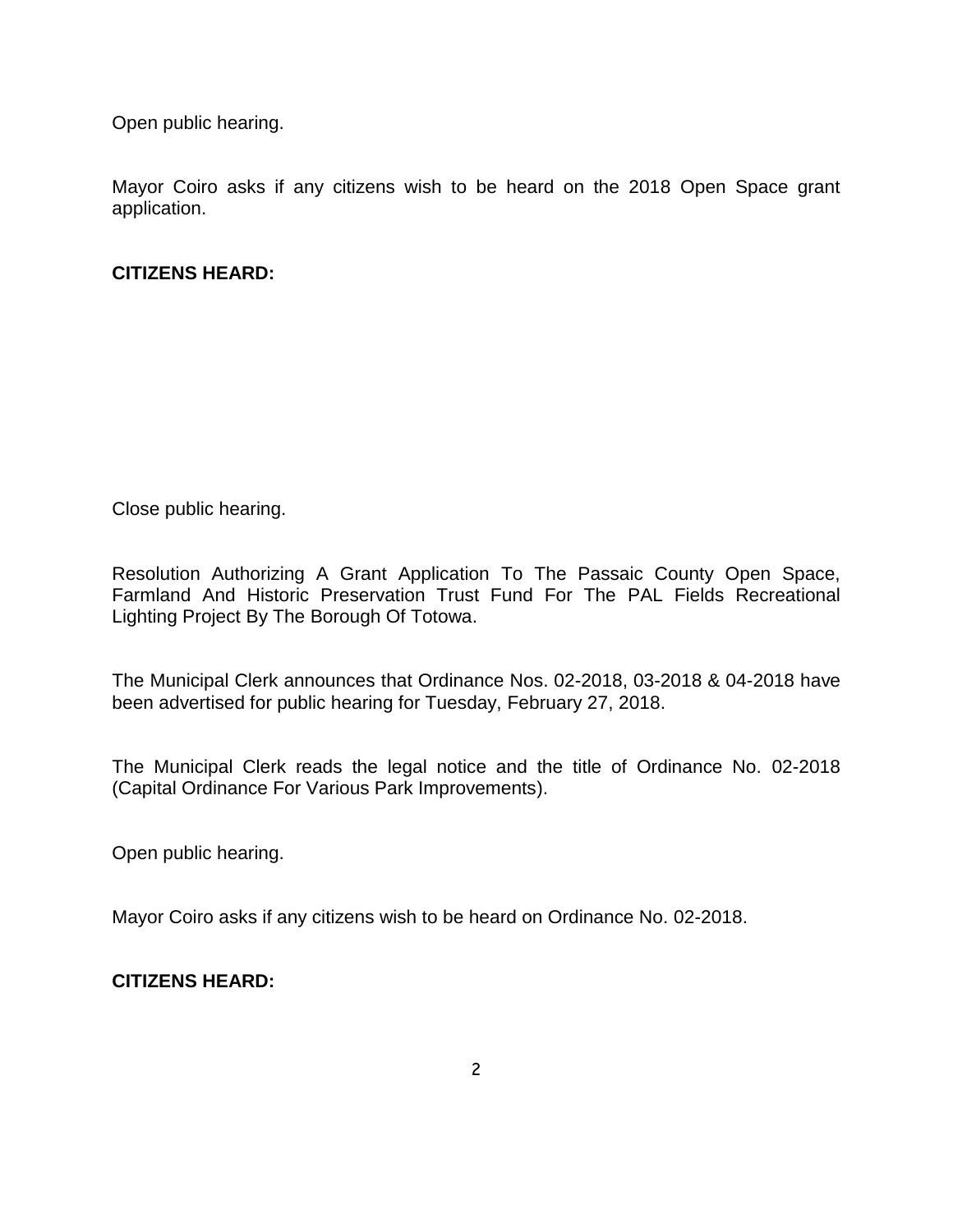Close public hearing.

The Municipal Clerk reads Ordinance No. 02-2018 by title.

Adopt Ordinance No. 02-2018.

The Municipal Clerk reads the legal notice and the title of Ordinance No. 03-2018 (Capital Ordinance For The Rehabilitation Of The Municipal Swim Pool).

Open public hearing.

Mayor Coiro asks if any citizens wish to be heard on Ordinance No. 03-2018.

## **CITIZENS HEARD:**

Close public hearing.

The Municipal Clerk reads Ordinance No. 03-2018 by title.

Adopt Ordinance No. 03-2018.

The Municipal Clerk reads the legal notice and the title of Ordinance No. 04-2018 (Property Maintenance).

Open public hearing.

Mayor Coiro asks if any citizens wish to be heard on Ordinance No. 04-2018.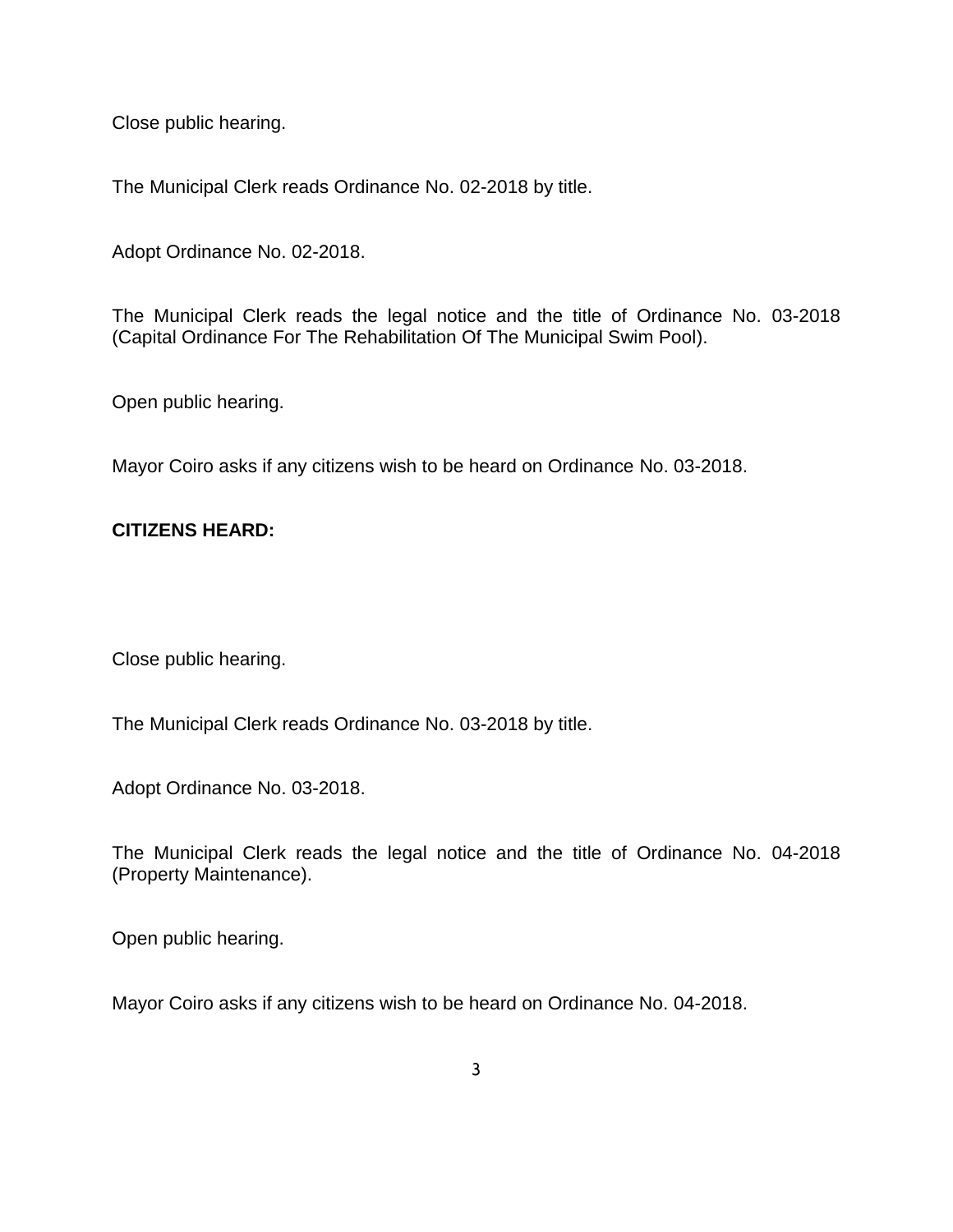# **CITIZENS HEARD:**

Close public hearing.

The Municipal Clerk reads Ordinance No. 04-2018 by title.

Adopt Ordinance No. 04-2018.

Revert to the regular order of business.

Report from Members of the Council, Municipal Clerk and Municipal Attorney.

**CITIZENS HEARD:**

Minutes of the Mayor and Council for the meeting of February 13, 2018.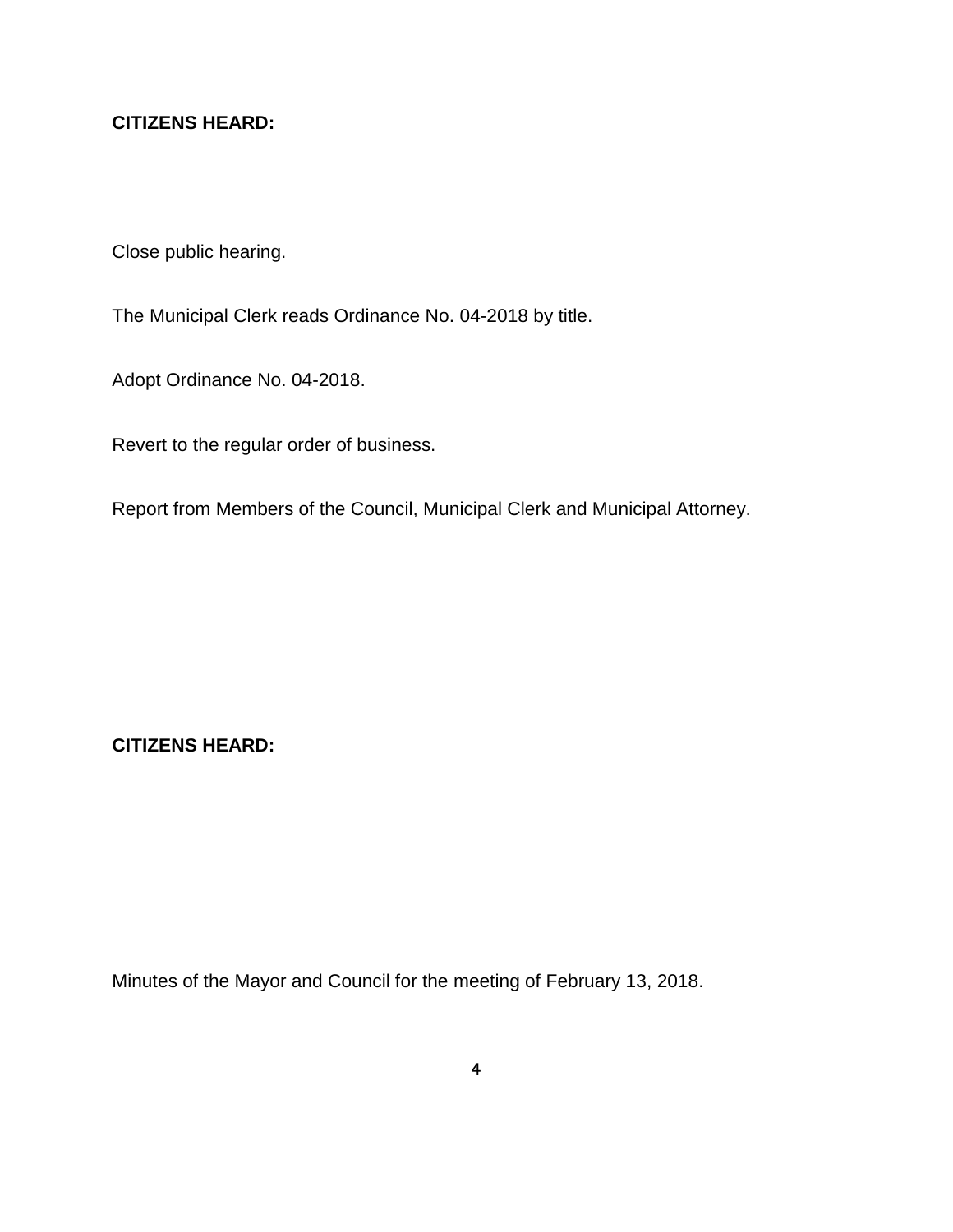## **COMMITTEE ON FINANCE: PICARELLI, D'ANGELO, FONTANELLA.**

Resolution No. 2018-05 for the payment of bills.

Resolution authorizing the Treasurer to issue refunds to various property owners due to overpayment of 1<sup>st</sup> Quarter 2018 taxes.

Resolution to effectuate the redemption of Tax Sale Certificate #17-00004 for 97 Lackawanna Avenue, Block 177, Lot 6, C001.

## **COMMITTEE ON PUBLIC SAFETY: D'ANGELO, FONTANELLA, BUCHER.**

Payment of an additional contribution to the Borough Of Totowa First Aid Squad, Inc. in the amount of \$9,047.00 for their 2017 TSAP.

## **COMMITTEE ON PUBLIC WORKS: BUCHER, CAPO, PICARELLI.**

Resolution Granting To The County Of Passaic A Performance Bond For Work Performed On A Passaic County Highway.

#### **COMMITTEE ON ENG. & PUB. PROPERTY: FONTANELLA, ANDRIANI, D'ANGELO.**

Resolution authorizing the application to the Passaic County Community Development Block Grant Program for the replacement of a section of the Borough's Sanitary Sewer Main on William Place.

Resolution In Support Of The Federal Fair Housing Law And New Jersey Law Against Discrimination.